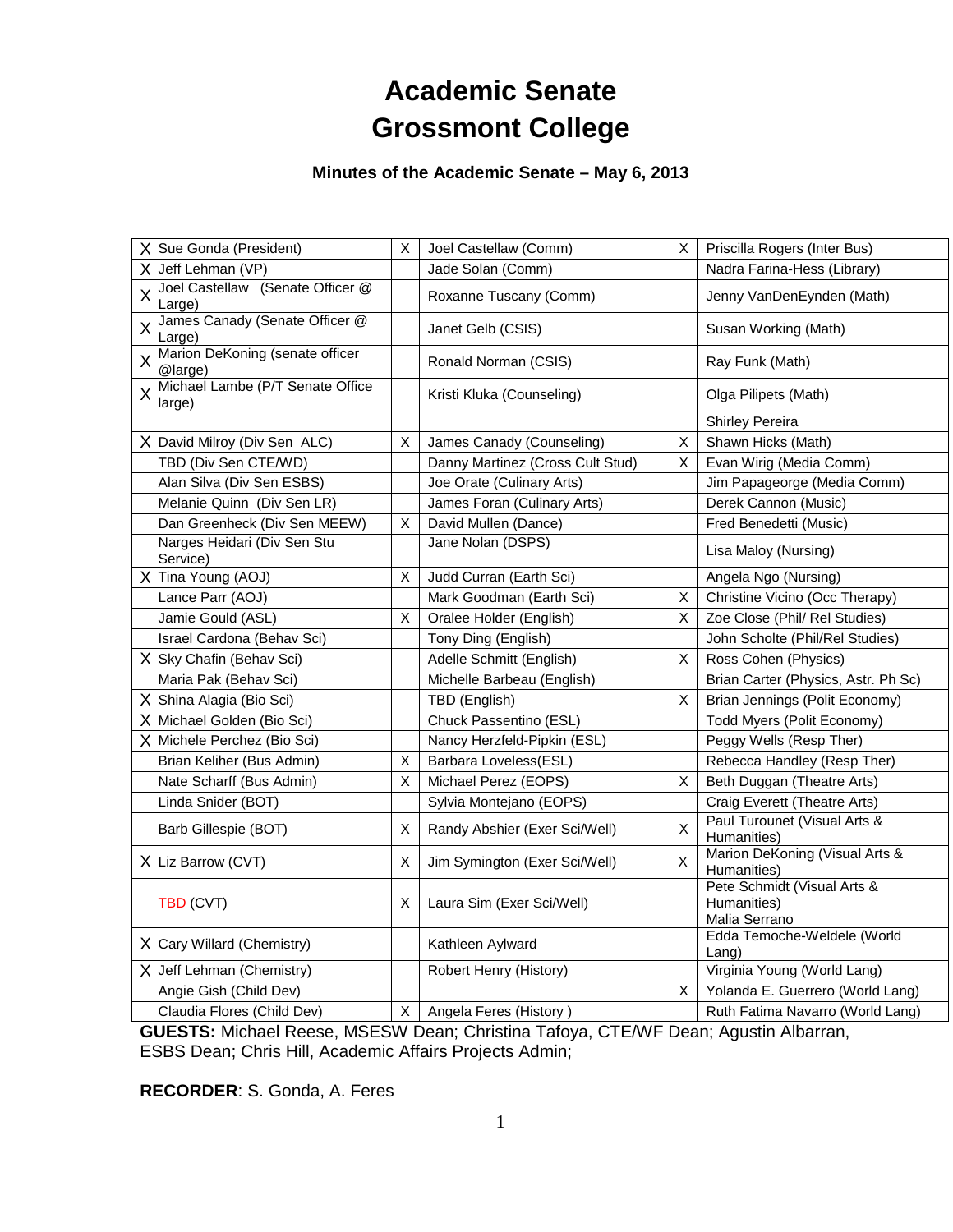## **I. CALL TO ORDER (11:05)**

## **A. Approval of Agenda: M/S/U: Wirig/Guerro**

## **B. Approval of Minutes from April 15, 2013: M/S/U: Working/Loveless**

## **II. PRESIDENT'S REPORT – Sue Gonda**

- May  $9<sup>th</sup>$  at 3pm is the Awards Ceremony to honor faculty and staff.
- VPAA Forums: Q & A with four candidates. [**POSTSCRIPT:** Because the forums are during prime time, with the help of Pat Murray, Chris Rodgers, Kerry Kilber and our IMS crew, Pat taped the forums and made them available on our college's intranet site at this link:

## **[http://www.grossmont.edu/intranet/staffdev/videos/default.asp](https://legacymail.gcccd.edu/exchweb/bin/redir.asp?URL=http://www.grossmont.edu/intranet/staffdev/videos/default.asp)**

This is password protected site so employees need to use their network login to view the videos. After watching the videos, if you would like to provide verbal feedback to any of the following representatives, please feel free to do so. **Your feedback is invited and welcomed by Wednesday 5/22!**

Sue Gonda (Faculty and screening committee co-chair) – x7875 Tim Flood (Admin and screening committee co-chair) – x7141 Linda Daley (Classified and screening committee member) – x7104 Sunny Cooke (President and Hiring manager) – x7100]

- There was a Districtwide Enrollment Strategies presentation by Randal Lawson, Executive Vice President, Santa Monica College and Past President, California Community Colleges Chief Instructional Officers. Lots of good info on compressed calendar (see PowerPoint Slides). Highlights of enrollment strategies: look at data, importance of good historical information regarding offerings and student demand patterns, such as: History of course offering size and distribution, fill rate trends, courses with largest enrollments/wait lists, low enrollment/demand courses, correlation between fill rate and time/day offered; course cancellations/additions, bottlenecks for students to complete degrees, and how we calendar our classes. Stressed publishing data widely to all administrators, staff, faculty, and to committees in an easily understandable and readable format. This allows multiple department, division, and college-wide discussions. The data can also help chairs and coordinators with Activity Proposals, Program Review, and Annual Plans. This information will be shared with our Enrollment Strategies Committee, and some of these recommendations are already happening at Grossmont, e.g., some data compilation.
- Sue made a pitch for the Senate secretary position at Classified Staffing Committee. Really hoping there will be a new fulltime position that combines assistant to College/Public Relations with the Senate Assistant position.
- Sue accompanied ASGC students, who attended a meeting of the Statewide Student Senate in Sacramento. Very inspiring discussions with the students and engendered a desire for more interactions between Academic Senate/ASGC.

#### **III. COMMITTEES**

## **A. Report: Program Review Committee: Steve Davis**

Members are: Tina Perez, Nadra Farina Hess, Cindi Harris, Nate Scharff, Ticey Hosley, Yeabsra "Nebsu" Habtegbriel (ASGC), Marsha Rayburn, Chris Hill, Mike Reese/Christina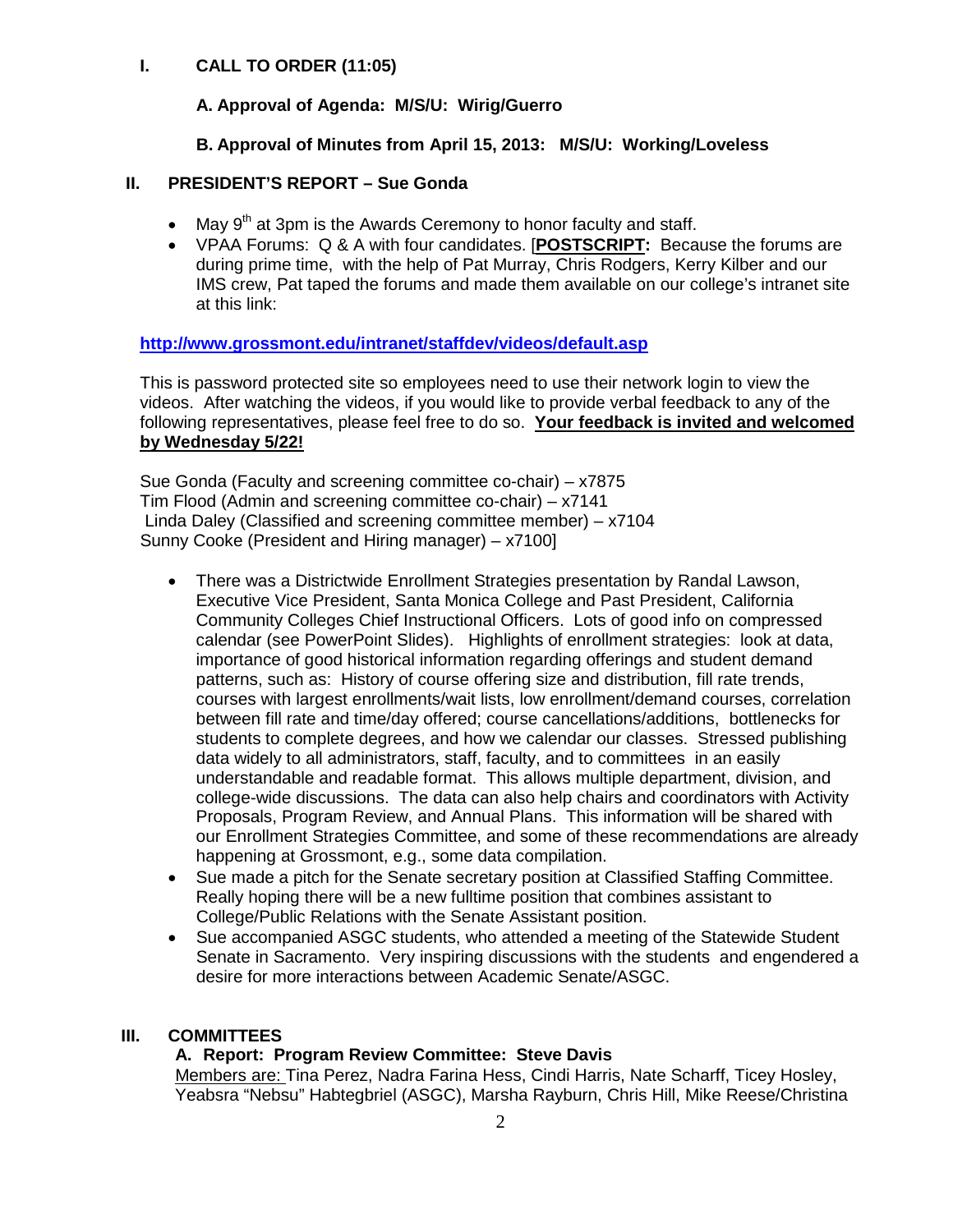Tafoya. This year has been the ESBS division. For each discipline, the entire document is read thoroughly. Sunny has been very involved. The process is collaborative. The Board gets it last to review. Results have been really good. The Committee is working to make the process less "proscriptive." Exploring a different model from the 62 questions, such as 6 or so themes: Examples -- Continuous Improvement, Community Involvement, Leadership, etc. There may be a workshop to discuss/debate the issue. The committee needs people to serve. It will also be important to get the new Program Review Liaison to serve as a member. Next Academic Year up for review: MNSESW Division, Library, then CTE.

## **B. Report: Curriculum Committee: Jeff Waller**

The Committee approved deletion of 84 courses and one degree; 115 course additions; 178 course modifications; 9 TMC degree additions, for a total of 13, so we are on target for the state mandate to create these degrees. The Committee also approved 16 degree modifications, 3 distance learning courses. Altogether, there is a 127-page Governing Board Packet for Board approval.

- Jeff worked on training for committee members.
- Title 5 rules about course repeatability changed. For courses such as music, dance, exercise science, etc., we can no longer have the same course with "A," "B," "C," to take a course multiple times. Now, if a student needs additional experience, there must be separate courses with different levels of skill and knowledge outcomes. Courses have been changed to comply with the new law. It was a very busy semester.
- Still working on TMC goals. Jeff advises: Please look at C-ID.net so you can see the completed TMC degrees. Sign up for the listserv for your discipline to keep up-to-date.
- The GE Subcommittee is working on the GE package. They are looking at how to assess GE/ISLOs and the processes that might work for assessment. [POSTSCRIPT: For some ISLOs, students will have a brief survey at commencement to get their assessment of the impact of our GE goals]
- For next year: Finish TMCs, continue modifying for repeatability requirements, outline updates, finalize process for content review to create cross-discipline prereqs. There is a new Handbook for Program & Course Approval, and we need to review it, and firm up distance ed approval processes to comply with Title 5.
- Chris Hill added that this semester has seen the largest amount of curriculum that has EVER come through the Committee. All who participated should get thanks and praise for hard work. The committee has done a great job getting them through and done well. Special thank you to Jeff and Marsha for their hard work.

#### **C. World Arts and Culture Committee – Karl Sherlock**

Committee charge is to foster cultural communication. The WACC offers grants for on campus diversity and they fund 12-14 grants a year. This year: "Into Abstraction Artists' Talk," Black History Month Jazz Performer Presentations, "Anatomy of Hate" film, Cultural Influences on Healthcare Forum (Fall and Spring), Literary Arts Festival, "Deaf World," "Martha Barnette, from 'A Way with Words'," Dia De Los Muertos, Brigham Young Folk Dance, Creative Capital Webinar, and Student Art Exhibit. Also trying to improve visibility of WACC. Check out Karl's amazing website design, that includes New logo and description of activities, processes and events. The site helps streamline the process and includes FAQ, resources, pre/post checklists, event prep checklist for how to set up events, sample grant applications, testimonials. Website located at Diversity Initiatives page: **<http://www.grossmont.edu/wacc/index.html>**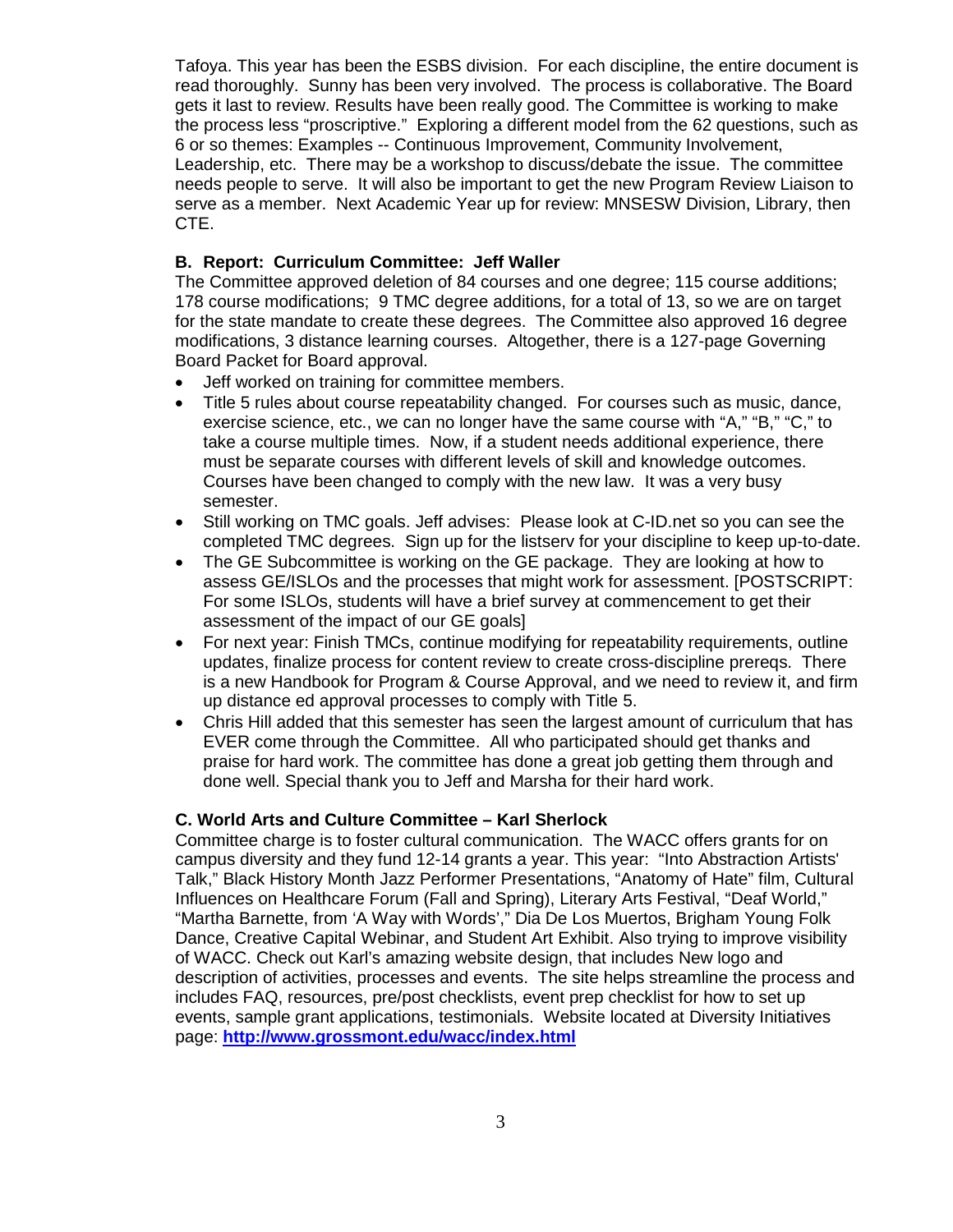The Committee is considering a name change. Thinking about dropping the W and just being Arts and Culture Committee. It is composed of faculty, classified staff, students, and Administrative representatives. .

#### **IV. ACTION ITEMS None**.

## **V. INFORMATION ITEMS:**

**A. TA and Tutors – Sue Gonda and Michael Copenhaver**

Background: Sue: Ed Code has strict requirements regarding student workers, requiring them to be full time unless they are in a Work Study or Work Experience program. This includes TAs and Tutors. This clearly discriminates against part-time students, who are 2/3 of our community college students. Our Tutoring Centers are currently staffed by both fulland part-time students. [**POSTSCRIPT: See 5/16/13 email** from Tim Corcoran stating that during the transition to comply with the law, there will be no change during the summer. Beginning in the fall, there will be a new category of workers for tutors and other specific non-academic, non-classified employees, and workshops to provide training and information will be in June.] **Michael:** Work Study students can be part time student workers. Students usually apply for the position the semester before. Work-study award is given in June. A new form is coming out asking faculty and staff to submit work-study requests for student workers. [**POSTSCRIPT** – **Michael Copenhaver's email went out** ] It will have to be completed if any department wants a work study student. You can hire a work-study student in any hourly student position, so if you know of TAs or tutors who might be eligible, be sure to advise them to apply. Students receiving work-study benefits must demonstrate financial need and have a minimum 2.0 GPA. Work Study money is awarded on first come first served basis and is very competitive. It is usually gone in a few days. Students must fill out the FAFSA form right away when the period opens. Students can only earn \$3600 for the entire year. Submit your form to have a work study student position (e.g., the position of a TA or tutor) to the Deans, as they have to sign off on them. Be sure to fill out the specific requirements section so you get a student with the skills that you need. (Financial Aid will send eligible students to you based on your requirements, unless you already know of a student to fill the position.) The skills can be as specific as "received an A" in a certain class. Students will be placed the  $2<sup>nd</sup>$  week of August. The earliest they can work is the beginning of the pay period in August. Send any questions to Michael Copenhaver and Geradette Nutt.

There was brief discussion about concerns that 2/3 of our students – those who are parttime – lose out on the opportunity for mentoring and learning as a TA. Sue and others are looking into the feasibility of changing Ed Code to allow part-time students as student workers. In the meantime is looking into different options to allow students to still have opportunities to work with faculty. More to come.

**B. Compressed Calendar – process for next steps.** If you have questions or opinions about the proposal for a compressed calendar discussed at the last Senate meeting, please email Sue Gonda. She will collect comments. Joel will put further discussion relevant to class scheduling on the Agenda for Chairs and Coordinators. Discussion referred to the Enrollment Strategies presentation by Randal Lawson of Santa Monica College. PowerPoints from presentation are with these Minutes. Santa Monica College was the first to adopt the compressed calendar for students 22 years ago. Their data showed after conversion from 17 weeks + finals to 15 weeks + finals that there was student improved in multiple categories. At Grossmont at this time, some are in favor of compression; disciplines with labs and the Nursing Departments are concerned or don't